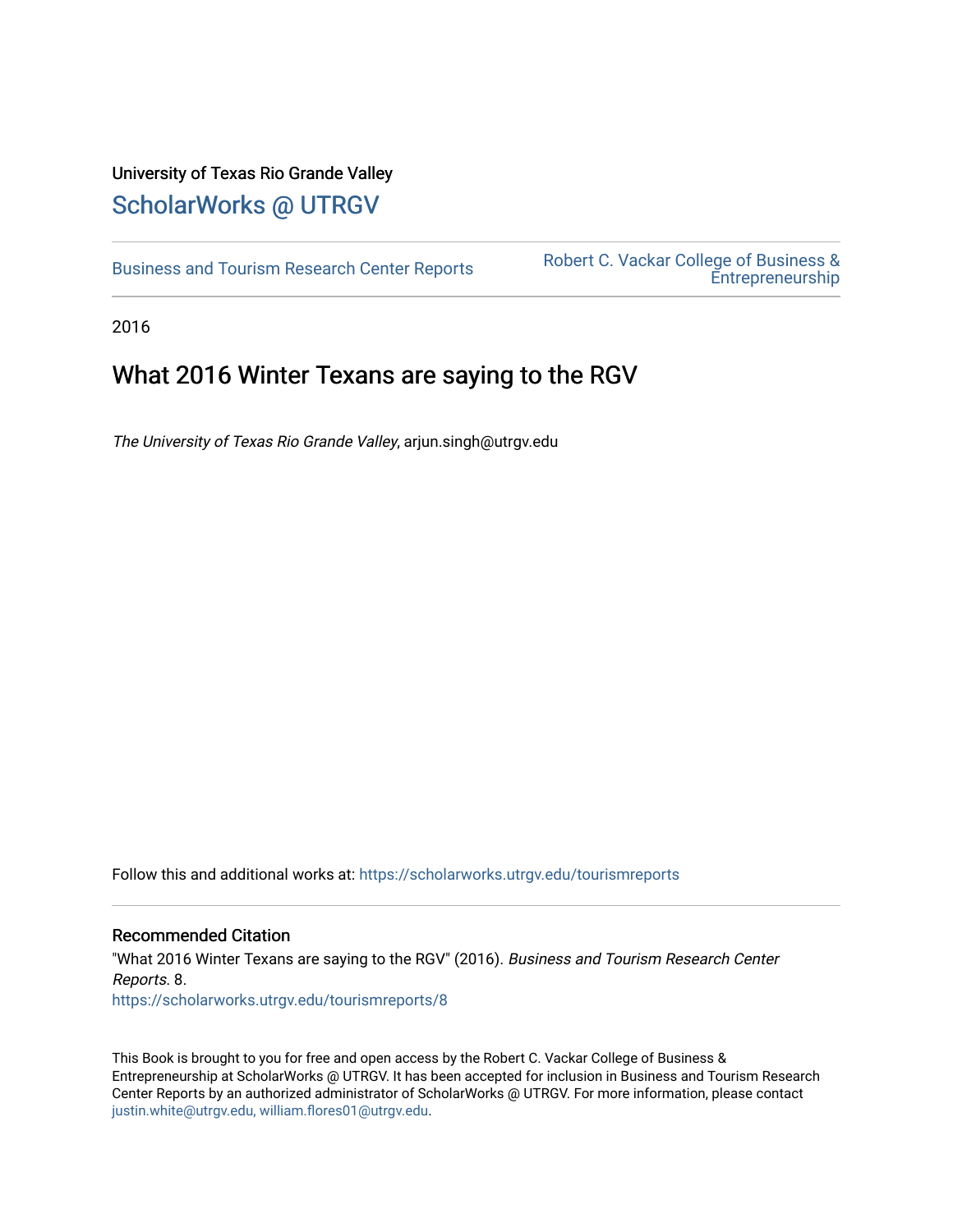## What are 2015-16 Winter Texans saying?

Here is what Winter Texan participants in the 2015-16 Survey said when asked what comments or recommendations they have for city officials in the Rio Grande Valley:

| cartels and kidnapping for ransome. Stamp out drug                     | Ban plastic bags; make recycling easier for all; get   |
|------------------------------------------------------------------------|--------------------------------------------------------|
| I am concerned that fewer people are coming to the                     | private & business properties cleaned up; don't have   |
| valley which makes it harder to sell a home.                           | turn signals on for left turns when there is no one    |
| keep out illegles stop the murders kidnappings and                     | waiting; enforce loudness laws                         |
| theft stop the officials corruption                                    | Be fair and not corrupt                                |
| Lower property taxes on mobile homes.                                  | be honest                                              |
| 1. Clean up of residential areas of Harlingen. 2. Need                 | Be honest                                              |
| for a competitve grocery line                                          | be honest                                              |
| 1.) keep taxes down; 2.) maintain potholes on side                     | <b>Be Honest</b>                                       |
| roads                                                                  | be honest                                              |
| 25 years it was the "hidalgo seven" and its still going                | Be honest                                              |
| on                                                                     | be honest and listen to people                         |
| a better phone book<br>a ten mile loop to ride a bike without cars and | be honest and open to changes for the better           |
| trucks.                                                                | be honest and seek integrity                           |
| Absolutely no smoking any where in public                              | Be honest and trustworthy. Pick the most reliable      |
| According to the paper, it seems alot of them are                      | workers. Don't show favoritism                         |
| not trustworthy                                                        | be honest!                                             |
| adopt recycling; fix the streets; clean up trash;                      | Be honest! Don't cheat, steal, lie.                    |
| improve water quality                                                  | be honest, truthful, have high moral values            |
| Adopt the program of II. For a yellow dot on back                      | Be honest.                                             |
| window-with info in glove compartment-presc.                           | be honest. Make repairs to last instead of             |
| health problems, etc                                                   | temporary                                              |
| advertise in the midwest                                               | be honsty                                              |
| Advertise the benefits and stop expected Winter                        | be law abiding                                         |
| Texans to sit in one place for 6 months                                | be momre honest, news always has fraud etc.            |
| Advertise. People up north are unaware of the RGV,                     | <b>BE MORE HONEST</b>                                  |
| and the low cost of living here. Plus, how nice the                    |                                                        |
| people are and all the things to do here.                              | Be more honest in city or state. People in the Valley. |
| All are friendly and helpful                                           | Be more trustworthy.                                   |
| All the cities seem to use the same street names.                      | better advance signs of what street is next            |
| Often information is given on TV or in the                             | intersection                                           |
| newspaper and it gives a street address and no city.                   | Better cleanup rules                                   |
| Allow for weak Canadian dollar through some type                       | Better control of the corruption that is so prevalent  |
| of incentives for Canadians.                                           | in the valley it cosrpts the public lots of money also |
| always be trustworthy                                                  | erodes public confidence in our honest officials       |
| Always do their best                                                   | Better kept roads                                      |
| Appreciate our contributions to the valley.                            | better road signs-better roads                         |
| <b>Appreciate Winter Texans</b>                                        | Better roads.                                          |
| Avoid corruption. Resist liberals in education.                        | Better streets, Side street signs                      |
| Remain true to God and country.                                        | Better traffic enforcements, speeding, careless        |
|                                                                        | driving                                                |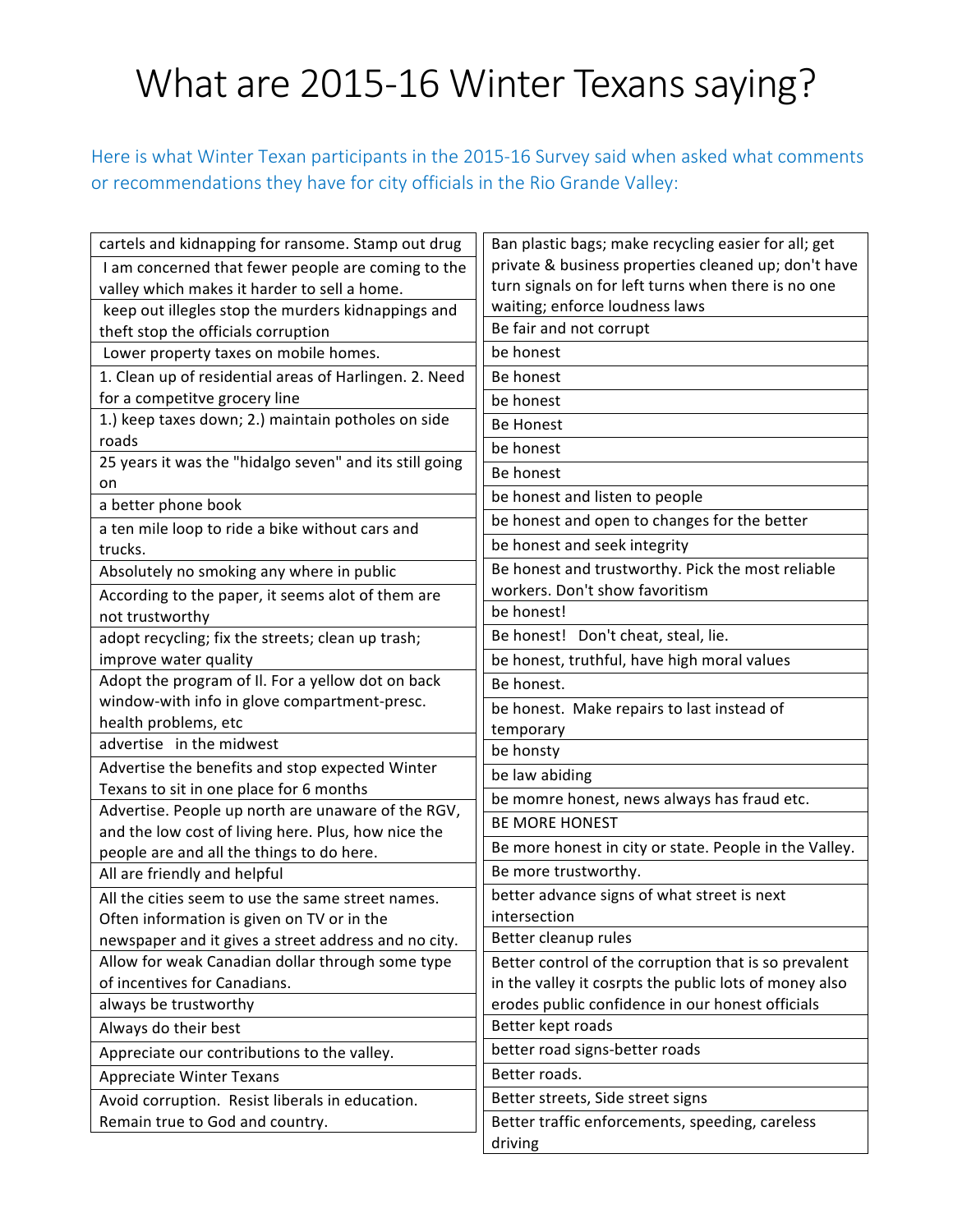| border security is job #1                                                                                   | of the state, there should still be pride in how one                                               |
|-------------------------------------------------------------------------------------------------------------|----------------------------------------------------------------------------------------------------|
| Businesses need to cater to the Winter Texan. Show                                                          | lives.                                                                                             |
| respect for them. Show proud to have them in the                                                            | communication, also seems a lot of crime in city                                                   |
| Valley                                                                                                      | officials                                                                                          |
| Canadian money is now olny worth about one half                                                             | Concetrate on making a positive difference in the                                                  |
| the American Dollar. You need to work with the                                                              | lives of others.                                                                                   |
| elected representatvies of congress to get a bill                                                           | continue treating winter texans like part ofvthevbig                                               |
| passed where Canadiana would not lose more than                                                             | <b>RGV</b> family                                                                                  |
| one fifth of their money. This could be a set amount                                                        | Continue to encourage education, employment, and                                                   |
| 1000 to 1500 they spend in the valley. Many are no                                                          | cleanliness                                                                                        |
| longer coming because they cannot afford it.                                                                | continue to improveing and growing                                                                 |
| Something needs be worked on exchange Canadian                                                              | Continue to offer all the wonderful Welcome Back                                                   |
| Dollars. Perhaps convert some cash to Amerocan                                                              | Winter Texans events that you have offered in the                                                  |
| Dollars before they leave similar to a Euro Rail Pass;                                                      | past. It makes us feel that you appreciate us being                                                |
| Can't believe all the bad things that happen here<br>with them                                              | here. Thank You.                                                                                   |
|                                                                                                             | Continue to uphold law enforcement to keep law                                                     |
| Change your form of government. Reduce colusin in                                                           | abiding citizens safe while living in the valley.                                                  |
| government and elect people that are not crooks<br>that think they can get by with anything                 | Control corruption in the area it is so prevalent this                                             |
| city maps available free map good. mcallen in                                                               | area is referred to as northern Mexico                                                             |
| particularly                                                                                                | control some obnoxious drivers                                                                     |
| Clean it up and tear down some of the abandoned                                                             | Control your greed, quit stealing                                                                  |
| houses.                                                                                                     | Corrupt politicians, law enforcement and tax payed                                                 |
| Clean the buildings and cities up                                                                           | workers seem to be the norm. We pay taxes and                                                      |
| Clean up derrilect properties and buildings. need to                                                        | cannot get decent road improvements.                                                               |
| beautify your cities                                                                                        | corruption                                                                                         |
| Clean up Harlingen, improve the streets                                                                     | create an atmosphere of total honesty                                                              |
| Clean up the city lots of Brownsville and cut down all                                                      | create more bicycle trails                                                                         |
| the scrub trees weeds along the roads                                                                       | Cut down corruption in all public offices. seems to                                                |
| Clean up the continual crime and corruption in                                                              | be a lot more in all areas than in the north                                                       |
| elected and public officials. It makes me feel                                                              | cut out in-house crime                                                                             |
| increasingly dubious about any dealings I might have                                                        | Cut out the corruption.                                                                            |
| with them.                                                                                                  | Cut out the graft!!!                                                                               |
| Clean up the corruption                                                                                     | Do a good job overall compared to Florida, where I                                                 |
| clean up the corruption in city and school officials                                                        | used to go                                                                                         |
| Clean up the litter! and tear down the empty                                                                |                                                                                                    |
|                                                                                                             | Do not be corrupt.                                                                                 |
| buildings                                                                                                   |                                                                                                    |
| clean up the litter/trash                                                                                   | Do something about the obnoxious drivers on the<br>freeway. Force them to slow down by having more |
|                                                                                                             | patrols in place                                                                                   |
| clean up the local corruption, tell your goverment to<br>act on the Mexican cartel and make the border safe | Do your job right and break the grip of corruption.                                                |
| again.                                                                                                      | doing a great work and job                                                                         |
| clean up the trash                                                                                          |                                                                                                    |
| Clean up your politics                                                                                      | Don't allow the gun nut bullies to open carry their<br>little xxx                                  |
|                                                                                                             |                                                                                                    |
| clean water                                                                                                 | don't succumb to corruption.                                                                       |
| Code enforcement in housing and in trash piled on<br>sides of streets. Even though RGV is a poor section    | Don't worry, be happy!                                                                             |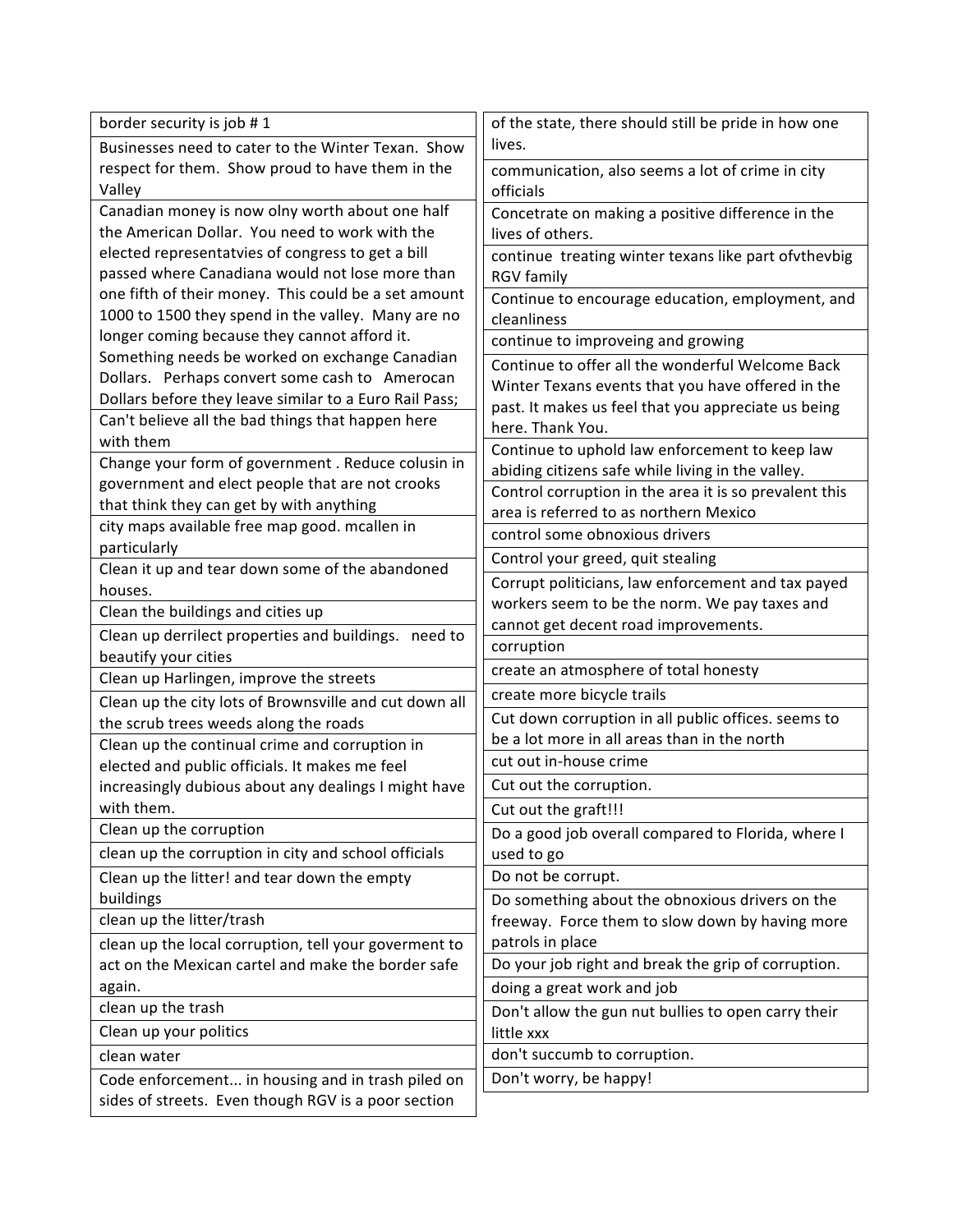| drop the "ego and greed" and become honest public                                            | find out why sun country doesn't come to harlingen                                                   |
|----------------------------------------------------------------------------------------------|------------------------------------------------------------------------------------------------------|
| employees                                                                                    | from mpls we need them.                                                                              |
| Easier way, more user friendly, cheaper way to get                                           | Fix pot holes                                                                                        |
| to and from Manitoba and The RGV. Flights.                                                   | Fix roads, better signing and lights on roadways.                                                    |
| Elect honest officials                                                                       | resurface at texas & 18th no excuse for what has                                                     |
| eliminate corruption by public employees                                                     | happened at this intersection.                                                                       |
| Eliminate the graft and make it easier for Visitors to                                       | Fix secondary roads                                                                                  |
| understand your political and policing systems. We                                           | fix the roads                                                                                        |
| live in Palmview postal but county ?? sherriff                                               | fix the roads                                                                                        |
| policing and 911 ambulance service that changes by                                           | fix the roads                                                                                        |
| who can find us this year.                                                                   | Fix the roads!                                                                                       |
| EMPLOY MORE PEOPLE WHO SPEAK ENGLISH IN                                                      | Fix the roads, a lot of the suburban roads are in                                                    |
| STORES. IT IS THE FIRST LANGUAGE OF THIS                                                     | deplorable condition, to the point of avoiding them.                                                 |
| COUNTRY.                                                                                     | Fix the roads.                                                                                       |
| encourage banks to give cash advances of home                                                | FIX THE ROADS. Main hyways are ok but need to be                                                     |
| bank with debit card from home bank                                                          | cleaned and rocks kept off. We always have at least                                                  |
| Encourage companies to put English on<br>billboardsit pisses me off when they are in Spanish | 1 cracked window each year from rocks. side roads                                                    |
| only.                                                                                        | need to be fixed. There are terrible pot holes                                                       |
| encourage members to give senior discounts                                                   | everywhere. Caliche does. Not work!                                                                  |
| Encourage people to comedon't raise taxes and                                                | fix your roads                                                                                       |
| make the Canadian \$ more difficultencourage at                                              | Fix your streets                                                                                     |
| par!                                                                                         | Fix your streets + keep your cities clean to attract                                                 |
| End corruption! Why do taxes keep going up on my                                             | <b>Winter Texans</b>                                                                                 |
| 20 year old mobile? Why do I pay taxes for schools                                           | For Canadians, affordable health insurance would                                                     |
| here and home when we are 77/85?                                                             | bring Winter Texans to the valley and allow them to                                                  |
| Enfe stueorce traffic laws, control speeders, more                                           | stay longer. If the State could supplement the policy                                                |
| police on the streets in the day time, have students                                         | costs and provide coverage that does not terminate                                                   |
| cross the street in groups instead of single walkers                                         | if you get ill for reasonable issues, that would be                                                  |
| enforce laws and be honest                                                                   | something to advertise.                                                                              |
| Enforce the driving laws, The # of dangerous and                                             | For people on SPI we would like to know more about                                                   |
| discourteous drivers is worse in the Valley than any                                         | theships that come in and go out. Duluth MN has a<br>web site you can access online to tell you what |
| place we've been!                                                                            | ships are coming, going and all the details about                                                    |
| <b>Enforcing traffic laws</b>                                                                | them. Most people on SPI are very interested in the                                                  |
| <b>Enforcing traffic laws</b>                                                                | gulf and bay and woud like information about them.                                                   |
| Enjoy the friendly people and diversified things to do                                       | I think SPI really misses out on not getting together                                                |
| enough with the corruption!!                                                                 | with the harbor people from Brownsville and making                                                   |
| every street signs, every building numbered with "4                                          | shipping info easier to find.                                                                        |
| or 5" inch nos                                                                               | Get all the corrupted political people out of office                                                 |
| Everyone we meet, whether stores, restaurants, etc.                                          | and in prison!                                                                                       |
| are very friendly and very helpful.                                                          | get better tasting water/// bring crime down///                                                      |
| Far too much corruption in the valley, there needs to                                        | make sure car owners have insurance( check points)                                                   |
| be a FBI office in the valley                                                                | get honest; corruption is crazy down here compared                                                   |
| feel safe, very clean enviroment, friendly people                                            | to back home                                                                                         |
| fill potholes, water drainage is poor                                                        | get rid of all crooked politicians                                                                   |
|                                                                                              | get rid of all the corruption in public offices                                                      |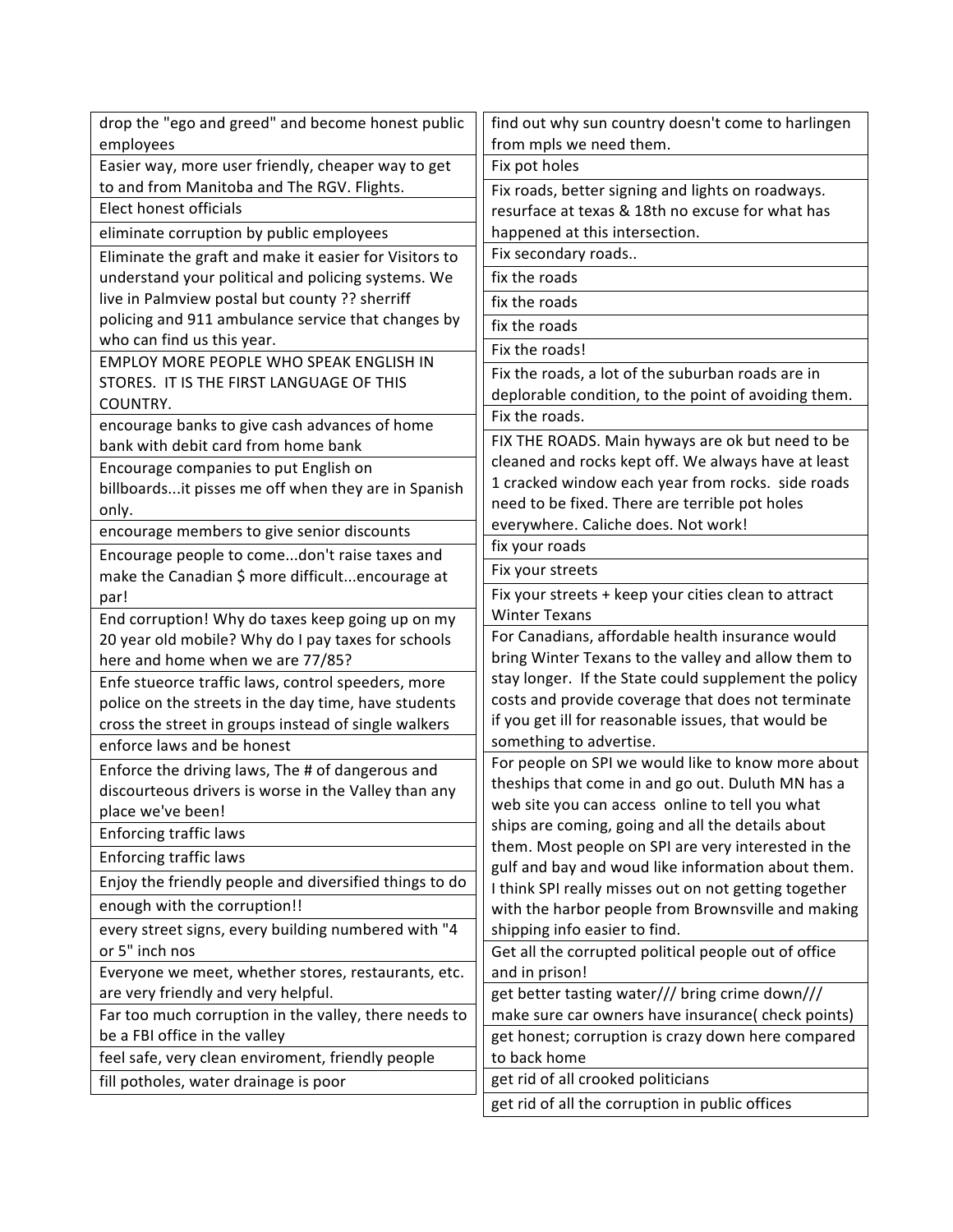| get rid of all the crooks                                                                              | compared to caucasion. 2. Leaving a client high and                                                      |
|--------------------------------------------------------------------------------------------------------|----------------------------------------------------------------------------------------------------------|
| get rid of corruption!!                                                                                | dry to serve another client.                                                                             |
| get rid of politician hacks + thieve in office                                                         | have warm weather items in retail stores                                                                 |
| Get rid of some of the old buildings & high weeds on                                                   | help the needy children. they depend on you.                                                             |
| some people's yards                                                                                    | Helpfull                                                                                                 |
| Get rid of the corruption and negative news. School                                                    | Hold down taxes                                                                                          |
| boards, councilmembers. Too many officials                                                             | Honesty! Less nepotism                                                                                   |
| shouldn't be there. Honesty goes a long way to                                                         | Honesty. Hardworking.                                                                                    |
| build confidence.                                                                                      | Huge changes must be made now if you are ever                                                            |
| Get rid of the crooks!                                                                                 | keep people returning to the valley. This includes                                                       |
| get rid of the fields of plastic bags. be proud of your                                                | thinking out of the box and trying new things but                                                        |
| cities. even the poor can be neat.<br>Get streets cleaned. Stop open gun carry.                        | also education. Winter Texans are important to                                                           |
|                                                                                                        | your economy and most Americans are very flusterd                                                        |
| Get Suncountry back to the valley. More restaurants<br>like Cheddars and Electric stores like Best Buy | with not only the amount of boarder violence but no                                                      |
| Give Winter Texans a break on mobile home taxes                                                        | interest in the English language-hard to                                                                 |
|                                                                                                        | communicate. This is America. Why are you so                                                             |
| Go easy on Canadian motorists                                                                          | concerned with my death wishes and not the                                                               |
| good                                                                                                   | improvement of the community?<br>I am impressed by the clean up of litter along the                      |
| good job                                                                                               | highway  every year it gets better Keep educating                                                        |
| good job in making us Winter Texans feel welcome;                                                      | everyone about this issue                                                                                |
| just need to post business hours better for gov't.<br>services (like tax office)                       | I am not qualified to answer because I am here only                                                      |
| Good job!                                                                                              | 3 months a year. The city officials seem to be doing                                                     |
|                                                                                                        | a good job. I San Benito is a small town but they                                                        |
| good roads - bring in more people                                                                      | keep it clean and seems to be in good repair.                                                            |
| Good water filtration system, repaired streets,<br>police stopping traffic offenders would be a good   | I have spent months in the RGV for years and read                                                        |
| start.                                                                                                 | the local newspapers year round. I've met many                                                           |
| government aid will soon be reduced                                                                    | very nice people here, both "locals" as well as those                                                    |
| Great climate, great city, some areas could be                                                         | from all parts of North America. It saddens me to                                                        |
| cleaned up a bit.                                                                                      | see what I now believe is a given: This valley might<br>as well be Mexico. I have lived in many parts of |
| Great place in the winter months, only downside is                                                     | world. I spent a lifetime as a law enforcement                                                           |
| the traffic                                                                                            | officer. I would never have believed that the level of                                                   |
| Handicapped parking for events and police to                                                           | corruption that I have seen in this Valley could occur                                                   |
| enforce                                                                                                | in the US. It's disgusting! Are there many fine,                                                         |
| Harlingen needs more variety in restaurants                                                            | honest people in local gov't and law enforcement?                                                        |
| have a direct flight from the valley to winnipeg,                                                      | Of course! But I'm now convinced that we are only                                                        |
| manitoba                                                                                               | seeing the "tip of the iceberg" as relates to the                                                        |
| have information and brochures available to hand                                                       | attitude and culture of corruption and graft. It's                                                       |
| out at weslaco visitor center or other city                                                            | pathetic and it's like a 3rd world country and                                                           |
| have more litter control                                                                               | certainly NOT representative of other parts of the<br>US. I truly believe that US and Canadian citizens, |
| Have more senior events that involve heath issues;                                                     | who have not come to the valley, have no idea what                                                       |
| have a senior shuttle program; sponsor a city                                                          | it is really like here. I also believe that the "Winter                                                  |
| community center.                                                                                      | Texan" lifestyle is on the decline. Fewer retirees will                                                  |
| Have owners of businesses speak to their employess                                                     | RV or otherwise winter here. For the most part, RV                                                       |
| regarding 1. Choosing their nationality to wait on                                                     |                                                                                                          |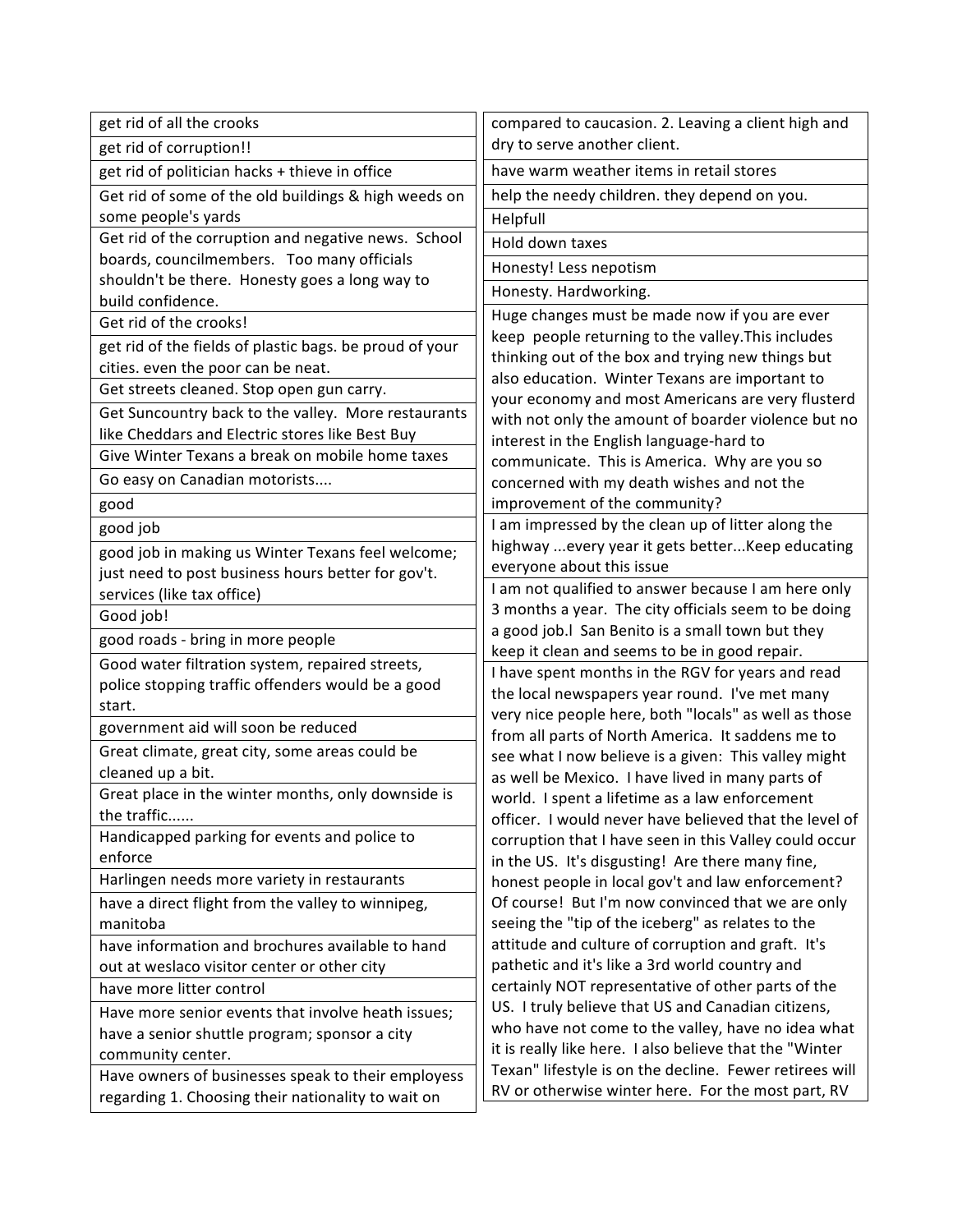| active in recycling.                                   | Keep an eye on public officials, too many crooks.        |
|--------------------------------------------------------|----------------------------------------------------------|
| I would like to see the city of Mission get more       | money rules                                              |
| the number of RV Parks in each city.                   | Keep america - america let people live - not to          |
| population - for the entire Rio Grande Valley. Also    | should guide you                                         |
| city's permanent population and also Winter Texans     | It is your home do as you wish. but the golden rule      |
| I would like to know and see a publication of each     | it is wrong for you to have us pay school tax            |
| months                                                 | resented by the locals.                                  |
| classes available while I visit during the winter      | I'm told by friends who go to Florida, they feel         |
| I would like to have more conversational spanish       | It is wonderful how we are made to feel welcome.         |
| i think too many of them are crooks                    | Invest in intrastructure                                 |
| i think they're doing a good job                       | stuff and in with stuff for a younger senior ool         |
| together.                                              | money. Out with the square dancing and old fart          |
| the many varibles that they have make work             | many bland old farts here that hate spending any         |
| I think they are doing a pretty good job, considering  | and bland crowd currently here in the valley. Too        |
| should be done to reduce it.                           | more money to spend than the current very frugal         |
| along the roads, strets and beaches and that more      | offers as far as music and the arts from areas with      |
| I think that there is too much trash (bags, litter)    | boomers want more than what the valley currenly          |
| reduce the amount of money spend in this area.         | more of you reached out and offered more. Baby           |
| can stay in the Rio Grande Valley and accordingly      | dance troupe. You would attract people that spend        |
| going to reduce the number of days a winter texan      | much here. no real theatre company and not even a        |
| in the limited number of 182 days of a stay. This is   | here 8n the valley but currently there really is not     |
| calculate the number of days a person is in the U.S.   | from the northeast they w9uld patronize the arts         |
| of days staying in the U.S. for the current year to    | very cultured bunch but if you drew more people          |
| of the days from the year before that to the number    | Unfortunately the m8d western farmers are not a          |
| 1/3 of the days from the previous year vist and 1/6    | offers plays for the visitors over the winter.           |
| petition the government to do away with adding         | colleges should have a good theatre program that         |
| I suggest the officials of the Rio Grande Valley       | offer visitors that like cultural activities. Your local |
| your town-some do others when you call it just gets    | young people in school. so the valley has more to        |
| because they want to be here. please take pride in     | theatre, dance and other arts programs for the           |
| around the mobile parks-empty lots-people come         | increase the amount of exposure to professional          |
| clean-other cities like San Juan-they don't take pride | services.                                                |
| I noticed some of the cities keep their city very      | marginally accessible expecially the RV parks and        |
| I like the Valley just the way it is. :)               | There are too many goods and services that are           |
|                                                        | Increase Handicapped Accessibility in the RGV.           |
|                                                        | decisions.                                               |
|                                                        | Include Winter Texans in the more important              |
|                                                        | eateries. hit and run accidents happen to often here     |
| have them. Thanks for the forum.                       | include half size portions and smaller price in          |
| trends I see. You asked for my comments and you        | priority, I would think. Otherwise, we love it here.     |
| winters spent in the RGV but I just don't like the     | Improvements on secondary roads would be a               |
| breed. I will cherish many fond memories of my         | Improve your secondary roads.                            |
| Texans for economic stability, is relying on a dying   | ideas from you.                                          |
| Sadly, this valley which relies so heavily on Winter   | weather, friendly people etc., willing to help need      |
| they are old and not being updated/upgraded.           | least indiana. such great music, economical,             |
| parks are on the decline. Again, for the most part,    | i would like to see the valley promoted more in at       |
|                                                        |                                                          |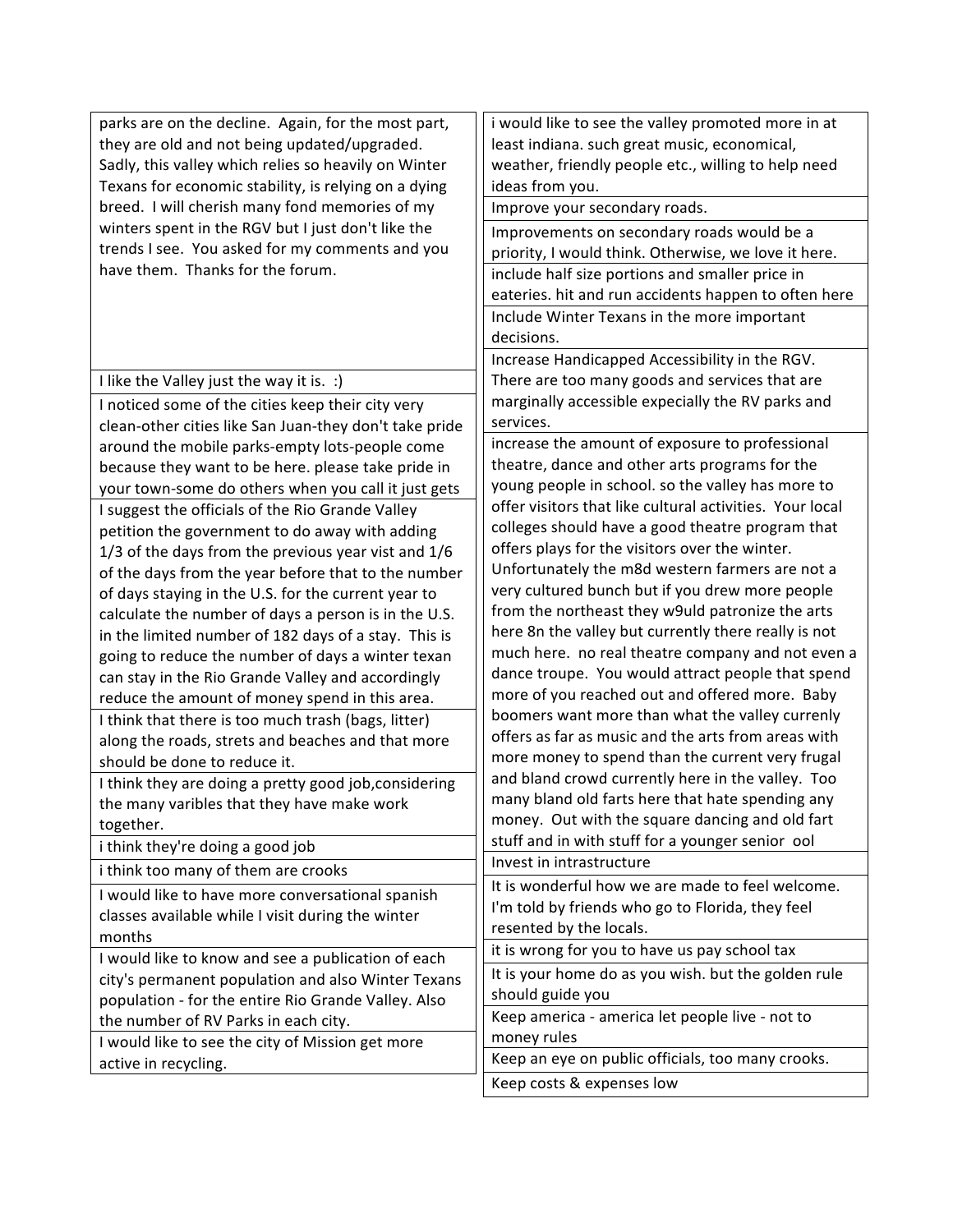| keep encouraging snowbirds                            | Keep up the good work at creating lots of activies for                                           |
|-------------------------------------------------------|--------------------------------------------------------------------------------------------------|
| Keep Harlingen safe                                   | retired snowbirds to fill the time while wintering in                                            |
| Keep having activities for folks                      | the Valley!!                                                                                     |
| Keep improving the infrastrucer                       | Keep up the good work of keeping the Valley                                                      |
| Keep it safe for all                                  | beautiful.                                                                                       |
| keep it safe. like the appreciation shown to winter   | Keep up the good work! If anything, be more<br>tolerant of people who are not fluent in spanish. |
| texans                                                | Keep up the good work, I really enjoy it here.                                                   |
| Keep making improvements that welcome we              | Keep up the good work.                                                                           |
| 'Winter Texans' and perhaps most importantly make     |                                                                                                  |
| the place safe for everyone.                          | keep up with the friendliness for winter texans and                                              |
| Keep on being the RGV                                 | the "freebies" from businesses                                                                   |
| keep out of the crime                                 | Keep up with the improvements and thank the<br>locals for their helpfulness and friendlyness!    |
| keep people and families well and happy no one        | Keep us safe!! Make sure our drinking water is safe                                              |
| wants to visit where people are living in poverty     | & clean                                                                                          |
| keep picking up all the trash in the cities.          | keep working on border security to keep us all safe                                              |
| Keep prosecuting corruption at all levels but do it   | Keeping the ethnicity of the people in the Valley is                                             |
| more quickly                                          | important and impressive.                                                                        |
| Keep the city clean, maintain city facilities in good | Kids need to graduate from high school - parents                                                 |
| working order. Deal with corruption                   | need to encourage this.                                                                          |
| Keep the constituents in mind when making ALL         | know that winter texans are spending a lot of \$\$                                               |
| official decisions.                                   | here in the valley. the group gets younger and                                                   |
| keep the fields and next to highway clean!            | enjoys more classic rock rather than country music                                               |
| keep the friendly hospitality to the winter Texans    | Less crime and don't carry weapons                                                               |
| most residents are very friendly and courteous        | Less crime and violence. Here at Sunshine, we have                                               |
| thank you                                             | neighborhood watch with heavy involvement of the                                                 |
| Keep the kite show at South Padre Island going.       | Harlingen Police. It makes for a great relationship                                              |
| Keep the RGV a welcoming place.                       | and a feelingg of security within the park. Having                                               |
| Keep the Rio Grande Valley a safe and viable place    | the police involved like they are (SGT Garcia) is really                                         |
| for winter texans. Also for the full time residents   | great. She is knowledgeable, friendly, and                                                       |
| Keep the streets cleaner.                             | supportive. Need more plice like her.                                                            |
| Keep the valley safe and friendly                     | Less money grabbing and more enthusiasm for your                                                 |
| keep the winter texans satisfied                      | winter guestswithout them where will you be?                                                     |
| Keep things affordable, make us feel wanted           | let us know about school concerts BEFORE they                                                    |
| keep up good work mayor                               | happen                                                                                           |
| keep up good works and hopefully corruption will      | Like the area but will go elsewhere if problems arise                                            |
| decrease                                              | or prices are incerased<br>Like your highway system. Would like names of Dr's                    |
| keep up the good job of being so friendly to us, so   | others recommend.                                                                                |
| welcoming and making us love the valley and people    | Lobby US govt to treat out of country visitors from                                              |
| so much                                               | Canada with more respect                                                                         |
| keep up the good work - you work very hard and        | Local communities put their announcements in                                                     |
| please know your appreciated.                         | papers entertainment, activities, concerts, etc.                                                 |
| Keep up the good work and keep the squabbling low     | look after potholes and take care of the needy.                                                  |
| key                                                   | look seriously at the mobile home assessments                                                    |
| Keep up the good work and remember the value of       | prices have dropped so should our value and taxes                                                |
| Winter Texans to the region!                          |                                                                                                  |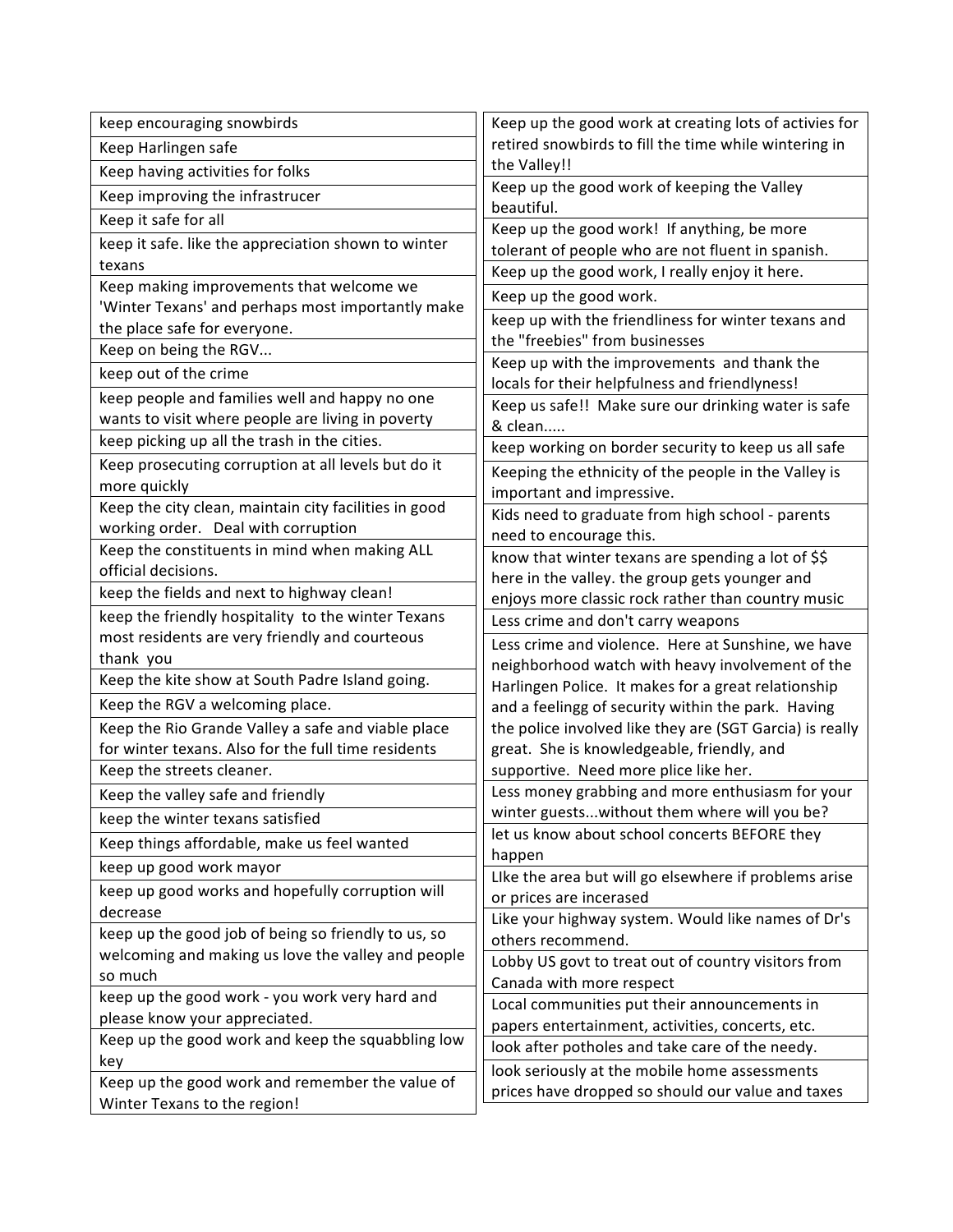| lot of dad people scams like schools very bad                                                               | make sure you have honest officials. can't believe                                                           |
|-------------------------------------------------------------------------------------------------------------|--------------------------------------------------------------------------------------------------------------|
| lots of crooked officials trustworthy ones OK                                                               | the number of prominent people in trouble with the                                                           |
| Love it here !!!!!!!!!!!!!!!                                                                                | law                                                                                                          |
| Love it down here. Roads could be better kept.                                                              | Make the street names consistent across the valley                                                           |
| Love the people of the Valley.                                                                              | with corner street signs easy to see                                                                         |
| Love the Valley. Thanks for being so friendly.                                                              | make younger people more pleasant                                                                            |
| Love visiting. The (real) people who live here are                                                          | Many are dishonest                                                                                           |
| wonderful and so pleasant to deal with. You are                                                             | Many french canadian people in the valley You                                                                |
| lucky to live here.                                                                                         | must think about ityou be surprise so a french                                                               |
| Lower crime rates                                                                                           | survey might be helpfull Many of them will like to                                                           |
| lower property taxes                                                                                        | participate but they can                                                                                     |
| Lower property taxes to mainly charge old/cheap                                                             | mark e make a pathway to the southern most point<br>in texas. put a state marker on that point. people       |
| trailers                                                                                                    | will flock to it!                                                                                            |
| Lower property taxes.                                                                                       | Mark streets with very readable signs for visitors to                                                        |
| lower tax rates                                                                                             | find destinations or directions.                                                                             |
| Lower the property taxes on mobile homes - people                                                           | mobile home taxes should not go up as they                                                                   |
| are talking very negatively about how much they                                                             | depreciate in value like a car would                                                                         |
| have revalued our mobile homes and more than                                                                | more air transportation options near island.                                                                 |
| doubled the taxes on them. some are even talking                                                            | mcAllen is too far                                                                                           |
| about going to another site, where the taxes are not                                                        | More and better located street signs and store signs.                                                        |
| so unreasonable. Our trailer is valued at twice what                                                        | Specifically along the highways, when the store is on                                                        |
| it was 3 years ago, and it is a 1979 model. If we                                                           | the other side of the highway, Ease off on the                                                               |
| could sell it for what they value it, we sure would.                                                        | speed traps, I know it is a major source of income                                                           |
| We would make a pile of money. We bought it 14                                                              | for these small towns, but receiving a speedding                                                             |
| years ago and have done nothing special to it except                                                        | ticket for going 2 miles over the speed limit is not<br>promoting good will; especially when you see a ratty |
| carpet the living room, replace the water heater and<br>AC, and the roof after the hurricaine. And it needs | old car WITH TEXAS PLATES zoom on by                                                                         |
| updating in a big way.                                                                                      | More bike and walking trails. Clean roadsides here                                                           |
| Major clean up and bottle bill. Brownsville is a very                                                       | there are bike lanes. Less corruption.                                                                       |
| beautiful city but people here throw trash over the                                                         | More communications, face to face with the people I                                                          |
| entire city.                                                                                                | think the perception from winter Texans and people                                                           |
| make brocures about moving to texas with rules and                                                          | living here is misguided. People living here fot the                                                         |
| regs like car tabs and tax bases, things that are                                                           | majority are natural citizens and have a proud                                                               |
| different from other states.                                                                                | heritage and did not just cross the border. There are                                                        |
| Make it mandatory that immigrants become citizens                                                           | over 40,000 veterans on the RGV and the winter                                                               |
| and learn the English language                                                                              | Texans have a distorted view of the people here.                                                             |
| Make it possible for business owners to keep prices                                                         | More control over the RV Parks, ensuring Winter                                                              |
| lower during the winter months for those of us on                                                           | Texans are not taken advantage of financially.                                                               |
| fixed incomes.                                                                                              | more door openers in businesses and wheelchair                                                               |
| Make it safe, especially for the elderly.                                                                   | senior citizens. can't enter, cant buy!                                                                      |
| Make life simpler for the senior citizens, especially                                                       | More effective methods of crime reduction.                                                                   |
| those who are/were Winter Texans, who have or will                                                          | Community policing. Corrupt officials in                                                                     |
| convert to full time Texans like we have.                                                                   | governments and schools eliminated.                                                                          |
| make sure clerks in stores can speak English!                                                               | more emphasis on keeping road and shoulders clean<br>to facilitate bikes                                     |
| Make sure we have good safe water to drink and                                                              | more English speaking workers in retail                                                                      |
| sanitary sewers                                                                                             |                                                                                                              |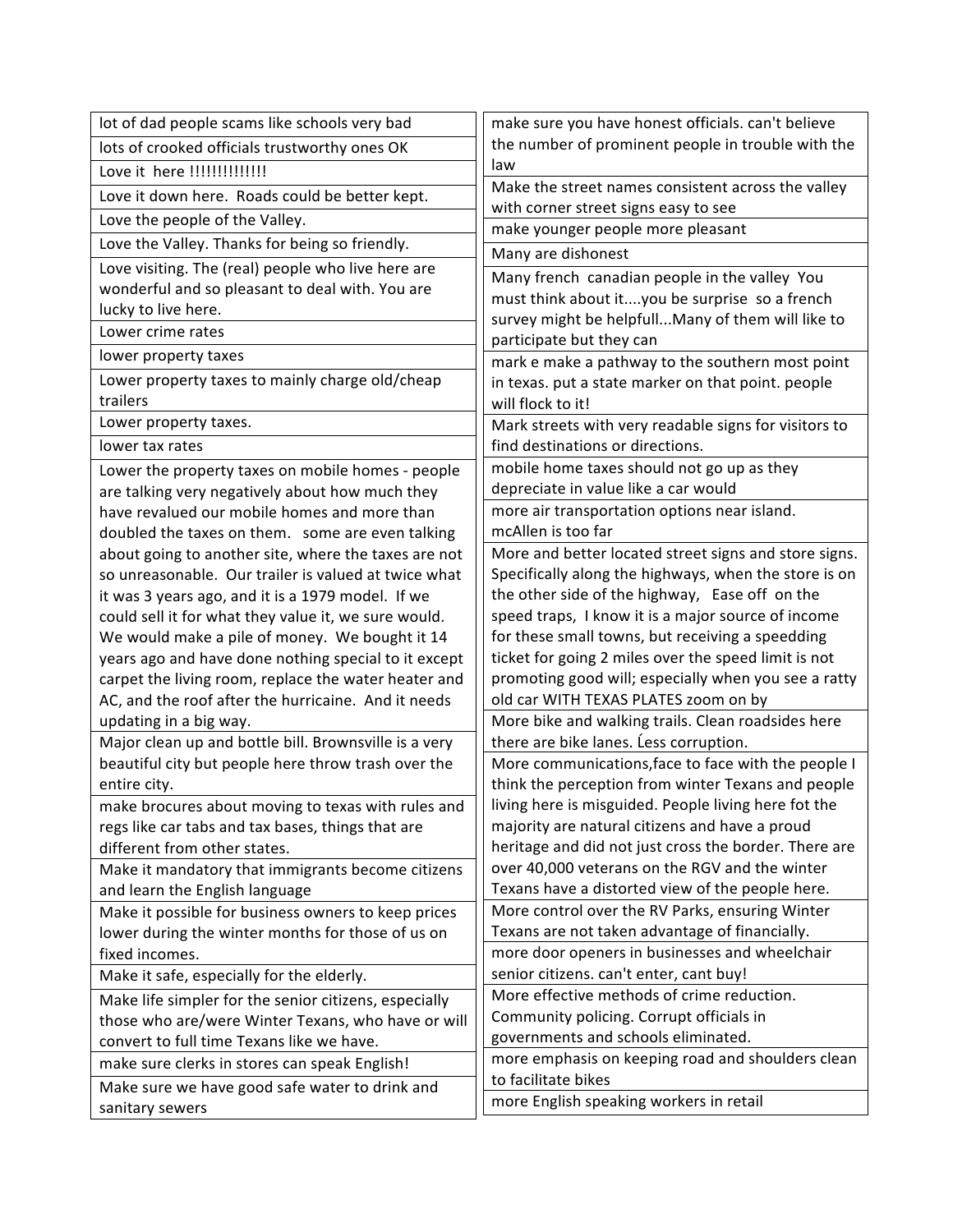| More individuals should speak ENGLISH. Many                                                           | none. don't know then. tax people need help, too                                                         |
|-------------------------------------------------------------------------------------------------------|----------------------------------------------------------------------------------------------------------|
| Spanish people are RUDE and INCONSIDERATE!!!!!                                                        | long off wait time                                                                                       |
| More law enforcement considering close to bad law                                                     | Obey the laws                                                                                            |
| enforcement along border and in mexico                                                                | offer Spanish speaking classes to us - reverse                                                           |
| more side walks to walk or bike from place to place                                                   | discrimination                                                                                           |
| more television spots prior to events. city clean up                                                  | Open carry is an issue. Keep roads safe                                                                  |
| day with all yout and community.                                                                      | Ouch! I'm a Hurting Canadian Winter Texan                                                                |
| more to do for active people, less eating out and                                                     | \$18,000! I was shocked to realize that's what the                                                       |
| more emphasis on cultural things                                                                      | average Canadian Winter Texan is spending (in                                                            |
| more to solve auto theft                                                                              | Canadian dollars) if he or she owns a mobile home                                                        |
| More user friendly hiking and biking paths                                                            | and stays here for five and a half months this                                                           |
| throughout the RGV.                                                                                   | season. My husband and I have been staying in the                                                        |
| most are doing fine, I am not happy with all the                                                      | Valley at one of the larger resorts since 2004,                                                          |
| corruption and theft and bribery by city officials. we                                                | moving from first a motor home, to a mobile home                                                         |
| need a better daily newspaper for 78552.                                                              | in 2008. We really enjoy being in the Valley - the                                                       |
| most politically corrupt area in the US; disgusting                                                   | warm weather, the friendliness of the people, the                                                        |
| abuse of power; people wont say anything because                                                      | close proximity to Mexican culture (which we love),                                                      |
| family and friends illegal.                                                                           | and the many amenities for having fun. It's a unique                                                     |
| My mobile home was re assessed and an                                                                 | place. We are typical of many Canadian winter                                                            |
| unreasonably high value assigned to it. Mobile                                                        | residents in that we fit the following categories, i.e.,                                                 |
| homes and depreciate in value. This should be                                                         | · We are between 60 and 80 years old. · We travel                                                        |
| taken into account when property is re assessed.                                                      | 3,700 to 7,400 miles (round trip) to get here. · We                                                      |
| There should also be some form of discount for                                                        | stay 5 % months from November to April. · We                                                             |
| property owners who live here part time. We pay                                                       | currently pay \$1.44 Canadian for \$1.00 US - OR,<br>\$100 Canadian buys us \$69.00 US! Not counting the |
| full year taxes but get only part year services.                                                      | capital outlay to buy a mobile home (ranging in price                                                    |
| Need more English speaking activities for those of us                                                 | in our resort from \$17,000 to \$125,000 US,                                                             |
| who have not learned the beautiful Spanish                                                            | equivalent to \$25,000 to \$180,00 Canadian), we                                                         |
| language yet.                                                                                         | incur the following costs: Operating Costs:                                                              |
| Need more things avaliable for people to visit,                                                       | \$Cdn · Lot Rent (annual) 6,376 9,181<br>\$US                                                            |
| create things like old Peppie,s for young people<br>wanting to get away and let there hair down. When | Out-of-Country Health N/A 4,000 Health Care                                                              |
| you get some things like that promote it. The new                                                     | Coverage · Property Taxes 1,000 1,440 · Home                                                             |
| Civic Center is great but this does not bring northern                                                | Insurance 800 1,152 · Pest Control 120 172 ·                                                             |
| young people down and I know because I have 3 kids                                                    | Landscaping 350 504 (lawn maintenance) $\cdot$ Fuel                                                      |
| and there all looking other places to go as there is                                                  | 500 to 1,000 750 to 1,440 (average round trip)                                                           |
| lite activity of interest to young people.                                                            | Total Operating Costs \$9,396.00 \$17,344.00 The                                                         |
| need roads improved, more police                                                                      | Operating costs listed here do NOT include costs for:                                                    |
| need transporation + better flights direct into                                                       | groceries, entertainment, restaurant meals, gasoline                                                     |
| mcallen and harlingen airport                                                                         | used while in Texas, mobile home repairs and                                                             |
| need walking trails, senior activities like texas winter                                              | upkeep, water and electricity. When you include the                                                      |
| fest                                                                                                  | above, Operating Costs work out to, on average,                                                          |
| nice place to live                                                                                    | well over \$Cdn 18,000.00 per season. Canadians                                                          |
| No comment at the time, except "Thanks for their                                                      | make up a large percentage of Winter Texans - in<br>our Resort over 50% - and we spend a lot to support  |
| support for the area."                                                                                | the local economy in the Valley. But it is becoming                                                      |
| No corruption, please!! Keep us safe. Why do                                                          | more and more difficult to justify this expense -                                                        |
| people leave their shopping carts all over???                                                         | certainly in large part due to the dollar difference,                                                    |
|                                                                                                       |                                                                                                          |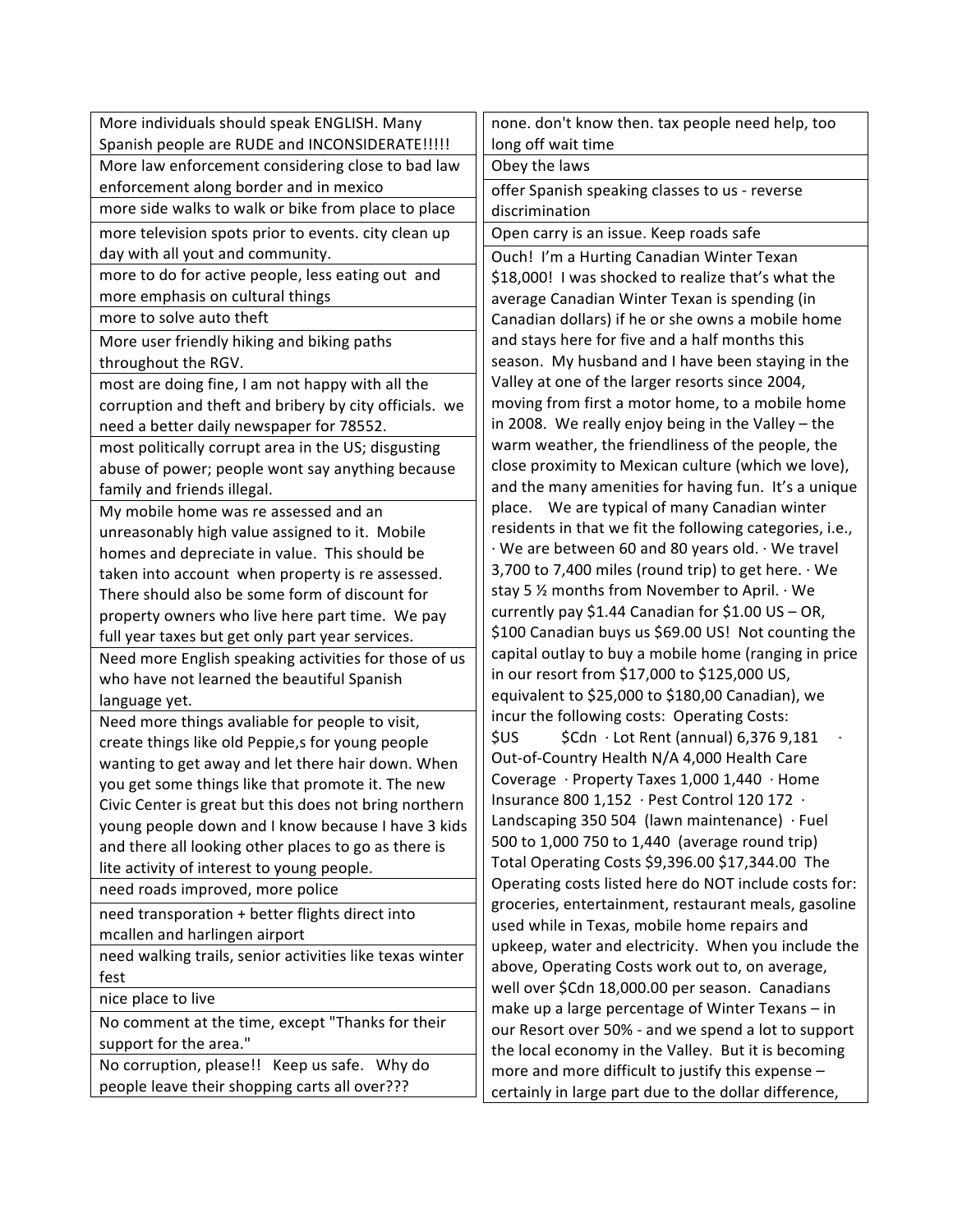| but also due to increasing lot rental costs, mounting       | Police Officers could be a little more friendlier and                                                |
|-------------------------------------------------------------|------------------------------------------------------------------------------------------------------|
| local taxes and increasing costs for out-of-country         | more helpful with Canadians                                                                          |
| health care coverage (which goes up every year as           | Prmote more in the north east                                                                        |
| we age). One saving grace is that gasoline prices this      | progress is ongoing                                                                                  |
| season are much more reasonable (unfortunately              | Promote better health care among the Hispanics -                                                     |
| the very cause of our depreciated Canadian dollar).         | the percentage of overweight and obese individuals                                                   |
| It is reasonable to see why many of the parks /             | seems to be even higher than the national average.                                                   |
| resorts in the Valley have much lower occupancy             | More publich health information would help lead to                                                   |
| rates this year. Many of our Canadian friends here          | better choices for food (low sugar, fat and salt) than                                               |
| have put their homes up for sale or are staying for a       | are presently available in most groceruy stores up                                                   |
| shorter time this year. There is no light at the end of     | north - but are not able here due to lack of demand.                                                 |
| the tunnel yet - since oil prices (the major                | promote rgv in upper midwest                                                                         |
| determinate of Canadian dollar value) do not seem           | Promote the area                                                                                     |
| likely to rise any time soon. Are there any                 |                                                                                                      |
| immediate solutions? Yes - offering park / resort           | Promote the Valley as a safe place to live. I think<br>the national news paints a bad and inaccurate |
| fees and other services at Canadian par would               | picture of how safe it is here!                                                                      |
| certainly attract more residents - as would summer          | Promote Winter Texans more                                                                           |
| discounts on lot rentals (when we aren't here to use        |                                                                                                      |
| the amenities). Canadian fees at par were tried here        | Provide a safe environment                                                                           |
| in the Valley in 2003, the last time there was such a       | provide at par for foreign travellers                                                                |
| difference between the US and Canadian dollar -             | Provide safe towns/environment                                                                       |
| and it worked! Submitted by Wilma Jacobs, MBA, a            | put in side walks for walkers, publish mass transit                                                  |
| long-time Canadian Winter Texan                             | shedules and stops                                                                                   |
| outdoor shows, love the music, making the valley            | Quit being crooks                                                                                    |
| more beautiful (buildings, streets, etc.)                   | quit hiring corrupt personalities, stop the billing one                                              |
| Pay special attention to keeping crime in the area<br>down! | drugs                                                                                                |
|                                                             | real estate taxes too high. feel schools are founded                                                 |
| People speak more English !                                 | to on seniors                                                                                        |
| Please continue to focus on making life better for          | Recognize that they bring a lot of wealth to the RGV                                                 |
| your permanent residents, especially the children. I        | Recognize the value that Winter Texans bring to                                                      |
| have seen many positive changes over the 50 years I         | your communities. Without us, many businesses                                                        |
| have come to the vallyyears                                 | wouldn't survive.                                                                                    |
| Please encourage all RV Parks to work with the SQ           | reduce taxes and consolidate schools as there are                                                    |
| Dancers in the Valley so we have more places to<br>dance    | too many in each district                                                                            |
| Please have more recycling places. It seems that            | re-enforcing speed limits on hwy 2many crazy,                                                        |
| integrity and honesty and acting more professional          | unsafe drivers improve maintenance & conditions                                                      |
| in disputes could be improved                               | of roads in RGV                                                                                      |
| please keep in mind that winter texans are all on           | Regulations on persons using Fireworks long after                                                    |
| fixed incomes and save money all year for our trip to       | New Years to the end of January. Have called                                                         |
| texas for the winter                                        | Harlingen police twice.                                                                              |
| Please keep roads in good repair, please fix Cesar          | remember we bring in lots of money to your area                                                      |
| Chavez north of BUS 83                                      | and should be treated fairly. we may be old but                                                      |
| Please put street names at every intersection-both          | we're not stupid.                                                                                    |
| mission + McA                                               | remove taxes paid on mobile homes when lot for                                                       |
| Please stop people from littering.                          | same is rented.                                                                                      |
|                                                             | remove the school tax for non-residents                                                              |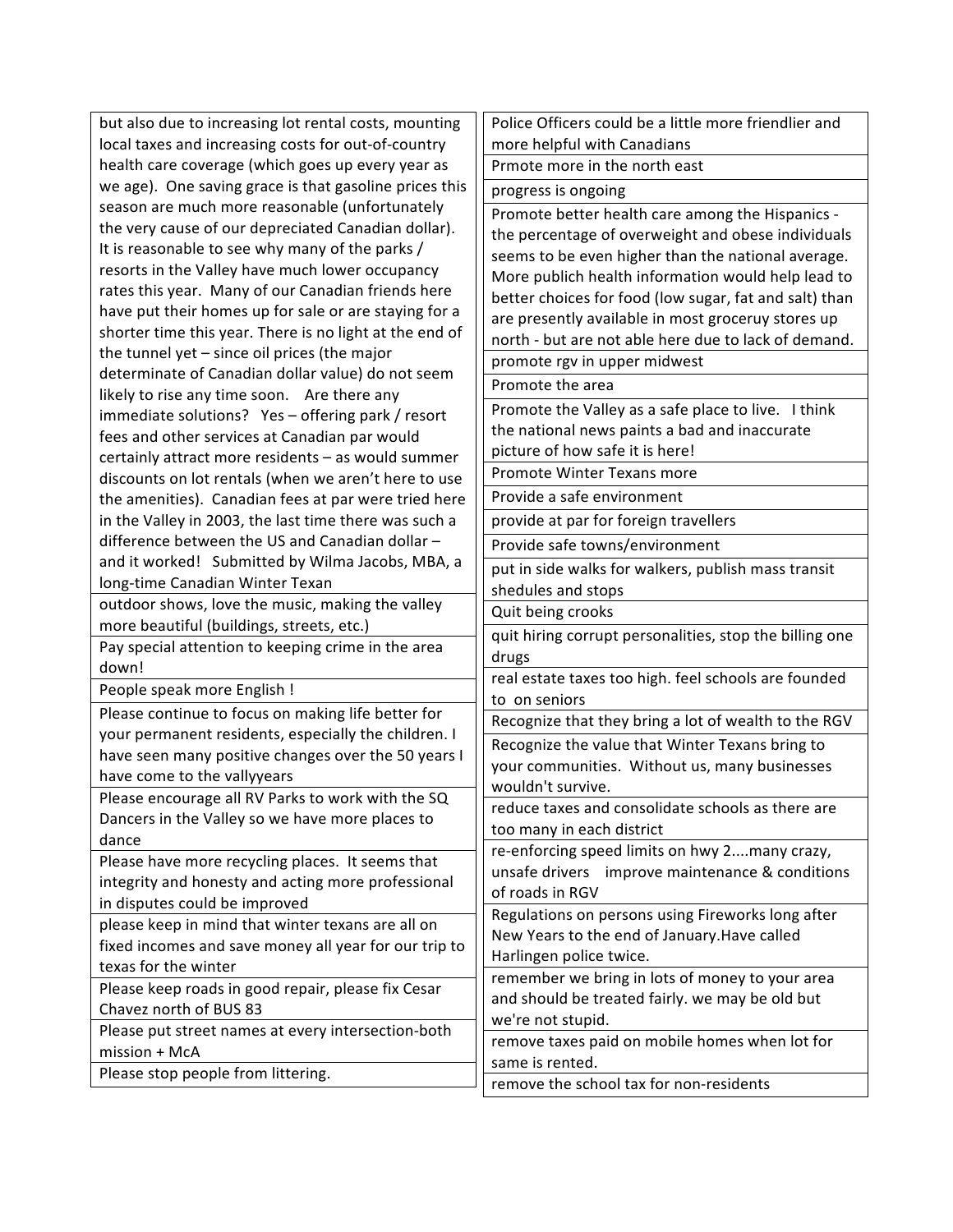| repair and change roads                                                                                      | stop panhandling and crime                                                                     |
|--------------------------------------------------------------------------------------------------------------|------------------------------------------------------------------------------------------------|
| Repair holes in the roads                                                                                    | stop paving over everything. repurpose existing                                                |
| replace dark street lights especially at intersections                                                       | buildings before allowing new ones. enforce driving                                            |
| resurface n cesar chavez road. there are craters not                                                         | laws. stop corruption.                                                                         |
| potholes on that road N of 2/38                                                                              | stop speeding in school zones                                                                  |
| RGV (and all of Texas) needs better zoning laws.                                                             | Stop talking about pre paid funerals. It's a turn off                                          |
| road improvements                                                                                            | to winter Texans                                                                               |
| Road repair                                                                                                  | stop taxing out of state people like their millionaires.                                       |
| Road repair on Caser Chavez is critical!!                                                                    | property taxes are double for us even though we live<br>here too!                              |
| Safe roads. Expanded bus system.                                                                             | stop the burning of sugar cane so dirty and                                                    |
| Screen your people better and cut out all this                                                               | unhealthy                                                                                      |
| stealing at work.                                                                                            | Stop the corruption                                                                            |
| Seems like a lot of corruption.                                                                              | stop trying to encroach on everyone's life - live and                                          |
| seminars for seniors on funeral arrangements.                                                                | let live!                                                                                      |
| Senior or veterans discounts.                                                                                | Straighten up your act. Do what you were elected to                                            |
| should be more honest                                                                                        | do, serve the people                                                                           |
| Sign on river for boating .Internal road with less hole                                                      | Street signs                                                                                   |
|                                                                                                              | street signs, put them up!                                                                     |
| Slow down drivers in parking lots                                                                            | Strive for integrity in ALL your dealings.                                                     |
| slow the traffic down                                                                                        | Support traffic lawsall aspects                                                                |
| Slow traffic down                                                                                            | Take care of people living on the streets !!                                                   |
| slow traffic down E 83; mexican people very nice;                                                            | tap into volunteers among Winter Texans. What                                                  |
| recycle program; better drinking water                                                                       | opportunities are available? I'd rather volunteer and                                          |
| So much fraud, overtaxing Winter Texans that have                                                            | help somewhere than play bingo                                                                 |
| 35 year old mobile homes                                                                                     | teach cpr. need classes aeds?? give out magnets or                                             |
| Solve the border problem make it faster to cross                                                             | stickers so older people can write their park                                                  |
| border                                                                                                       | addresses+ emergency contract info on it if they call<br>9-1-1 or collapse at home             |
| some of the city streets are in need of repair.                                                              | Teach creation in schools                                                                      |
| some parks are trying to eliminate the dancing going<br>to hurt tourism to valley. keep the square and round |                                                                                                |
| dance, able to earn living so more people will want                                                          | Tell the local people to speak english, they are very<br>rude to speak mexican in front of us. |
| to come to valley                                                                                            | Texas is the epidimy of all that is wrong with                                                 |
| spend allocated money on infrastructure such as                                                              | American politics I am outraged at your open carry                                             |
| water/sewer/roads/all poor repair.                                                                           | laws and will leave any business where I see it.                                               |
| stay honest                                                                                                  | Thank you for making the Winter Texans welcome                                                 |
| Stay out of jail                                                                                             | and appreciated.                                                                               |
| Stem the corruption!!                                                                                        | Thank you.                                                                                     |
| Stomp out corruption                                                                                         | Thanks for all the friendly faces                                                              |
| Stop committing crimes while in office and be more                                                           | thanks for the TX appreciation for winter texans                                               |
| visible to Winter Texans                                                                                     | The Canadians are leaving because of the cash                                                  |
| Stop corruption                                                                                              | exchange rate and new retirees are not showing up.                                             |
| Stop crime                                                                                                   | Do things to attract the next generation of retirees.                                          |
| stop immigration, stop crimes and stop home                                                                  | Make nice bike trails for getting around in the                                                |
| invasions.                                                                                                   | VALLEY. It is not safe to ride on the roads any more,                                          |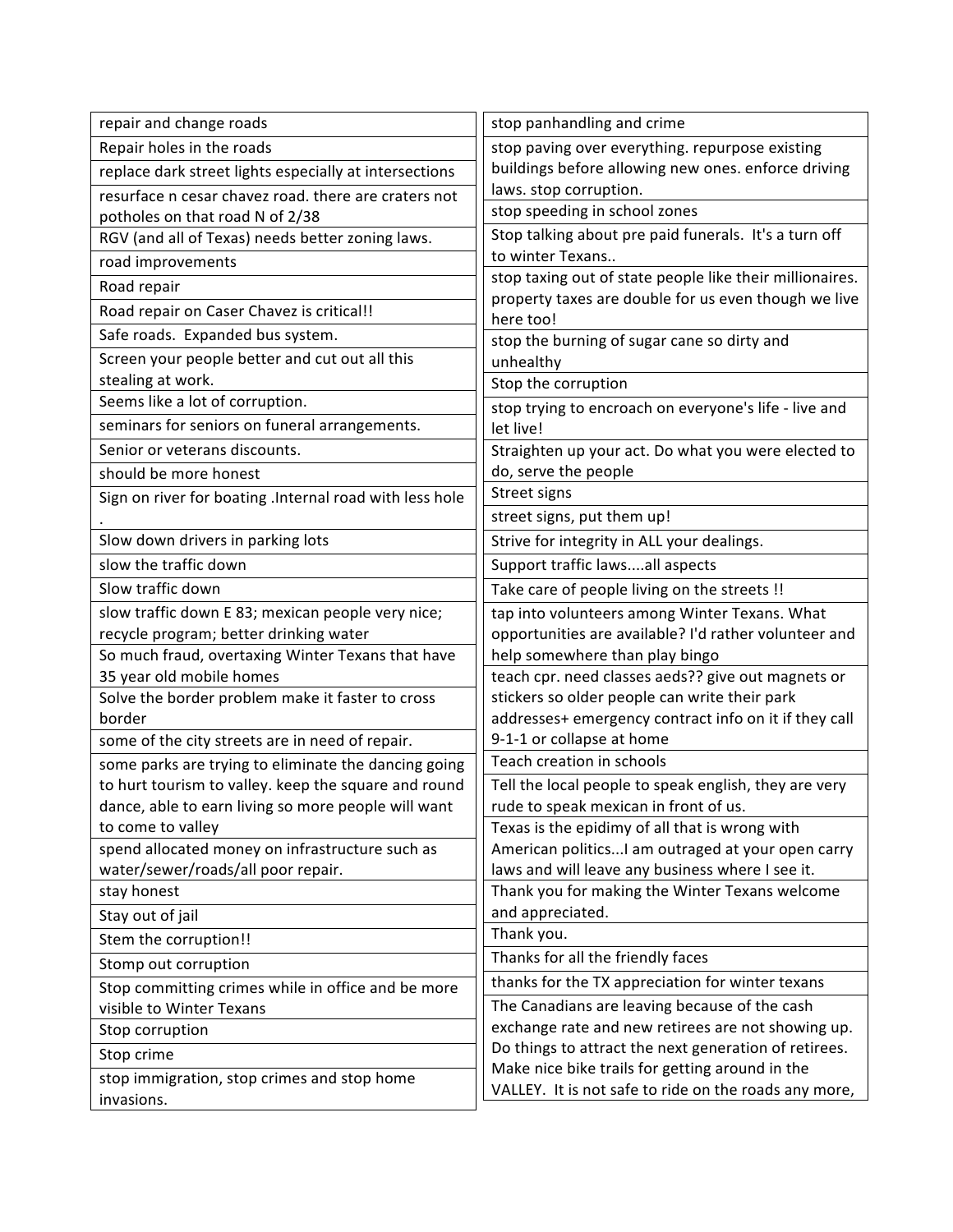| so separate trail are needed. Pick up all animals                                | Try to find some honest officials. Good luck, seems                                                  |
|----------------------------------------------------------------------------------|------------------------------------------------------------------------------------------------------|
| running loose.LOWER TAXES ON WINTER TEXANS!                                      | an awful lot of embesselment and kick backs in this                                                  |
| The health fairs are great                                                       | area.                                                                                                |
| the need two end corruption.lots of it.                                          | value what winter texans bring to your economy.                                                      |
| the people are very friendly                                                     | Value what you have, encourage recycling especially                                                  |
| The RGV is a great place just keep the cost of golf                              | food series and hotel                                                                                |
| within reason                                                                    | watch pricesfood dining n entertainment expenses                                                     |
| The tap water has a bad taste and smell. We run all                              | Watch school tax money-its extreme                                                                   |
| water through two water filters to make it useable.                              | We all love coupons!                                                                                 |
| The filters are designed to remove bad taste and                                 | We appreciate all you do for winter texans + always                                                  |
| smell. The road work needs to be completed. Mile                                 | are interested in information on changes in laws,                                                    |
| 2 W has had construction for more than two years                                 | etc.                                                                                                 |
| and it's still full of potholes and not complete.                                | We are here for 4 months so keep us busy                                                             |
| The Valley Morning Star newpaper has a very                                      | we enjoy it here                                                                                     |
| positive outlook. The chamber of commerce should                                 | We feel that you are glad to have us here and have a                                                 |
| advertise the Valley in the same way all over the                                | lot of things going on so you make us feel welcome.                                                  |
| country.                                                                         | we feel very welcome here and I am glad that I                                                       |
| they are doing a great job                                                       | volunteer for the residents.                                                                         |
| They need to be honest $+$ plan for the needs of the                             | We find people very friendly in the valley - especially                                              |
| people who live + come to the valley.                                            | Hispanics!                                                                                           |
| Think before jacking up taxes and prices in general                              | We have been here many years the costs of food,                                                      |
| that affect Winter Texans. Florida and Arizona are<br>options if you get greedy. | electricity, propane, and the strange insurance                                                      |
| This survey is far too long My burial does not affect                            | market makes it difficult to come back. Eveyone is                                                   |
| the RGV. I have plots and marker purchased and                                   | looking to "stick it to" the winter texans. Rates keep                                               |
| would be taken home.                                                             | going up for all of the above and more and the                                                       |
| Thou shall not steal                                                             | winter texans are paying commercial eletricity at                                                    |
| time traffic signals                                                             | parks, upcharged propane so it is double in price.                                                   |
| to keep costs down. unfortunately all retirees do not                            | The popularity of RGV has changed with all the<br>illegals and the catering towards them. It is sad. |
| have a lot of extra money.                                                       | we should not pay school taxes. we dont use your                                                     |
| To much corruption, here in the Valley but I don't                               | school system.                                                                                       |
| think it will ever be cleaned up. Can't trust anyone                             | welcome winter texans                                                                                |
| Too many crooked officials on the take, and this                                 | Why don't you all try to get along and promote the                                                   |
| must change. I notice bad local driverswho is                                    | valley as a hole. Don't fight over Borderfest in other                                               |
| testing them? So many traffic violations by officers                             | words promote it. You have Mission Festival and The                                                  |
| who should be trained better. We want the locals to                              | Christmas parade. You have Padra Island, King Ranch                                                  |
| enforce the laws correctlythen we will feel safer.                               | and many more things like bird watching etc. Why                                                     |
| tower rd south is taking way too long to get done                                | not all work together and promote in the mid west                                                    |
| traffic                                                                          | to show what you have make life interesting here in                                                  |
| traffic control                                                                  | the Valley.                                                                                          |
| treat fair                                                                       | WiFI through out City.<br><b>Reduce Taxes for Winter</b>                                             |
| try being honest. stop letting wind turbine farms                                | Texans especially in Mobil Homes.                                                                    |
| try to be honest                                                                 | Wish the road would get repaired by our park. Hard                                                   |
|                                                                                  | on our new car.                                                                                      |
|                                                                                  | Work on trimming palm trees, enforcing speed limits                                                  |